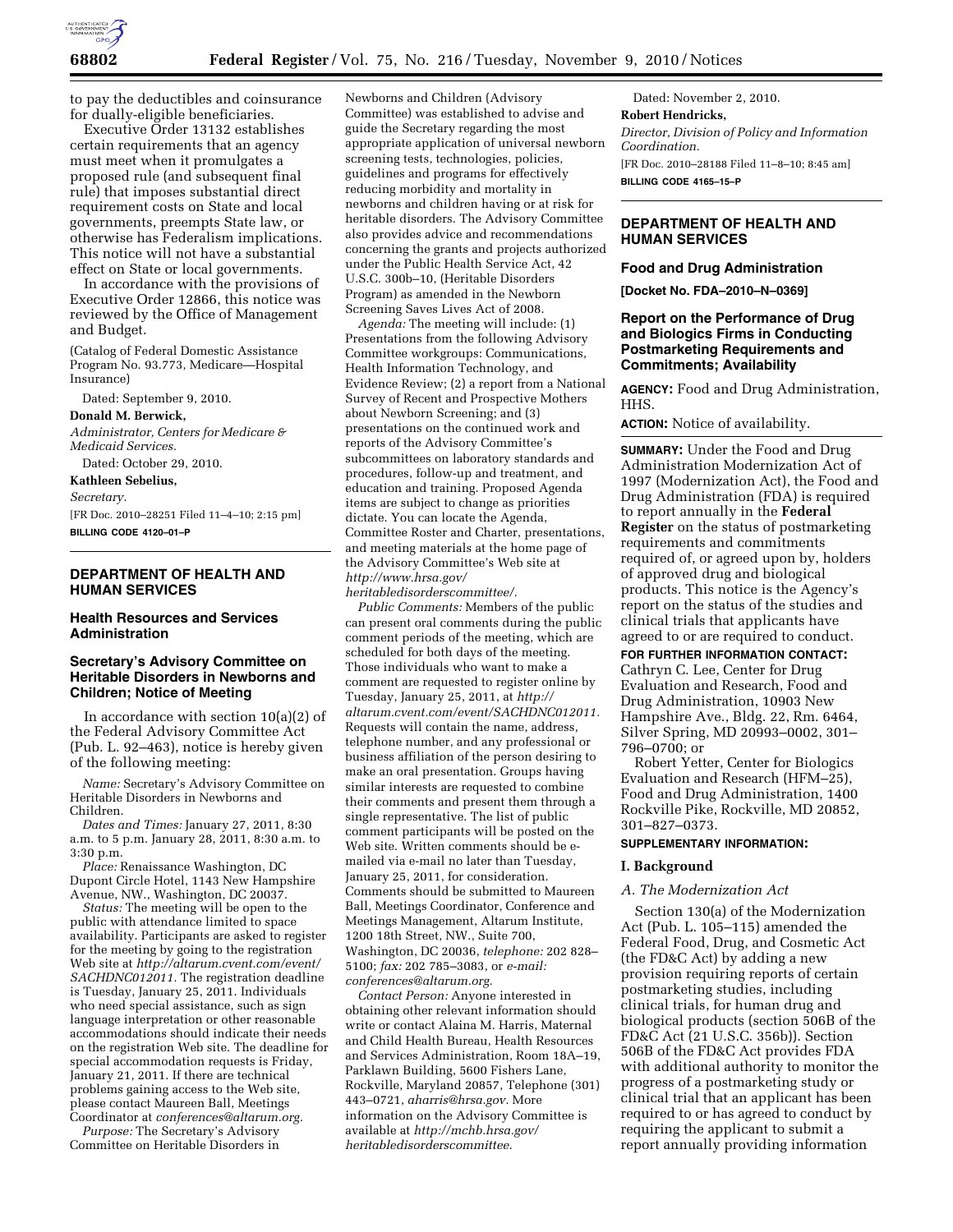on the status of the postmarketing study/clinical trial. This report must also include reasons, if any, for failure to complete the study/clinical trial. These studies and clinical trials are intended to further define the safety, efficacy, or optimal use of a product and therefore play a vital role in fully characterizing the product.

Under the Modernization Act, commitments to conduct postmarketing studies or clinical trials included both studies/clinical trials that applicants agreed to conduct as well as studies/ clinical trials that applicants were required to conduct under FDA regulations.1

#### *B. The Food and Drug Administration Amendments Act of 2007*

On September 27, 2007, the President signed Public Law 110–85, the Food and Drug Administration Amendments Act of 2007 (FDAAA). Section 901, in Title IX of FDAAA, created a new section 505(o) of the FD&C Act authorizing FDA to require certain studies and clinical trials for human drug and biological products approved under section 505 of the FD&C Act or section 351 of the Public Health Service Act. Under FDAAA, FDA has been given additional authority to require applicants to conduct and report on postmarketing studies and clinical trials to assess a known serious risk, assess signals of serious risk, or identify an unexpected serious risk related to the use of a product. This new authority became effective on March 25, 2008. FDA may now take enforcement action against applicants who fail to conduct studies and clinical trials required under FDAAA, as well as studies and clinical trials required under FDA regulations (*see* sections 505(o)(1), 502(z), and 303(f)(4) of the FD&C Act; 21 U.S.C. 355(o)(1), 352(z), and 333(f)(4)).

Although regulations implementing the Modernization Act postmarketing authorities use the term ''postmarketing commitment'' to refer to both required studies and studies applicants agree to conduct, in light of the new authorities enacted in FDAAA, FDA has decided it is important to distinguish between

enforceable postmarketing requirements and unenforceable postmarketing commitments. Therefore, in this notice and report, FDA refers to studies/ clinical trials that an applicant is required to conduct as ''postmarketing requirements'' (PMRs) and studies/ clinical trials that an applicant agrees to but is not required to conduct as ''postmarketing commitments'' (PMCs). Both are addressed in this notice and report.

## *C. FDA's Implementing Regulations*

On October 30, 2000 (65 FR 64607), FDA published a final rule implementing section 130 of the Modernization Act. This rule modified the annual report requirements for new drug applications (NDAs) and abbreviated new drug applications (ANDAs) by revising  $\S 314.81(b)(2)(vii)$ (21 CFR 314.81(b)(2)(vii)). The rule also created a new annual reporting requirement for biologics license applications (BLAs) by establishing § 601.70 (21 CFR 601.70). The rule described the content and format of the annual progress report, and clarified the scope of the reporting requirement and the timing for submission of the annual progress reports. The rule became effective on April 30, 2001. The regulations apply only to human drug and biological products that are approved under NDAs, ANDAs, and BLAs. They do not apply to animal drugs or to biological products regulated under the medical device authorities.

The reporting requirements under §§ 314.81(b)(2)(vii) and 601.70 apply to PMRs and PMCs made on or before the enactment of the Modernization Act (November 21, 1997), as well as those made after that date. Therefore, studies and clinical trials required under FDAAA are covered by the reporting requirements in these regulations.

Sections  $314.81(b)(2)(\text{vii})$  and  $601.70$ require applicants of approved drug and biological products to submit annually a report on the status of each clinical safety, clinical efficacy, clinical pharmacology, and nonclinical toxicology study/clinical trial that is required by FDA or that they have committed to conduct either at the time of approval or after approval of their NDA, ANDA, or BLA. The status of PMCs concerning chemistry, manufacturing, and production controls and the status of other studies/clinical trials conducted on an applicant's own initiative are not required to be reported under §§ 314.81(b)(2)(vii) and 601.70 and are not addressed in this report. It should be noted, however, that applicants are required to report to FDA on these commitments made for NDAs

and ANDAs under § 314.81(b)(2)(viii). Furthermore, section 505(o)(3)(E) of the FD&C Act as amended by FDAAA requires that applicants report periodically on the status of each required study/clinical trial and each study/clinical trial "otherwise" undertaken \* \* \* to investigate a safety issue \* \* \*.''

According to the regulations, once a PMR has been required or a PMC has been agreed upon, an applicant must report on the progress of the PMR/PMC on the anniversary of the product's approval until the PMR/PMC is completed or terminated and FDA determines that the PMR/PMC has been fulfilled or that the PMR/PMC is either no longer feasible or would no longer provide useful information. The annual progress report must include a description of the PMR/PMC, a schedule for completing the PMR/PMC, and a characterization of the current status of the PMR/PMC. The report must also provide an explanation of the PMR/PMC status by describing briefly the progress of the PMR/PMC. A PMR/PMC schedule is expected to include the actual or projected dates for the following: (1) Submission of the final protocol to FDA, (2) completion of the study/clinical trial, and (3) submission of the final report to FDA. The status of the PMR/ PMC must be described in the annual report according to the following definitions:

• *Pending:* The study/clinical trial has not been initiated (*i.e.,* no subjects have been enrolled or animals dosed), but does not meet the criteria for delayed (*i.e.,* the original projected date for initiation of subject accrual or initiation of animal dosing has not passed);

• *Ongoing:* The study/clinical trial is proceeding according to or ahead of the original schedule;

• *Delayed:* The study/clinical trial is behind the original schedule;

• *Terminated:* The study/clinical trial was ended before completion, but a final report has not been submitted to FDA; or

• *Submitted:* The study/clinical trial has been completed or terminated, and a final report has been submitted to FDA.

Databases containing information on PMRs/PMCs are maintained at the Center for Drug Evaluation and Research (CDER) and the Center for Biologics Evaluation and Research (CBER).

#### **II. Summary of Information From Postmarketing Status Reports**

This report, published to fulfill the annual reporting requirement under the Modernization Act, summarizes the

<sup>1</sup>Before passage of FDAAA, FDA could require postmarketing studies and clinical trials under the following circumstances: To verify and describe clinical benefit for a human drug approved in accordance with the accelerated approval provisions in section 506(b)(2)(A) of the FD&C Act (21 U.S.C. 356(b)(2)(A); 21 CFR 314.510 and 601.41); for a drug approved on the basis of animal efficacy data because human efficacy trials are not ethical or feasible (21 CFR 314.610(b)(1) and 601.91(b)(1)); and for marketed drugs that are not adequately labeled for children under section 505B of the FD&C Act (Pediatric Research Equity Act (21 U.S.C. 355c; Public Law 108–155)).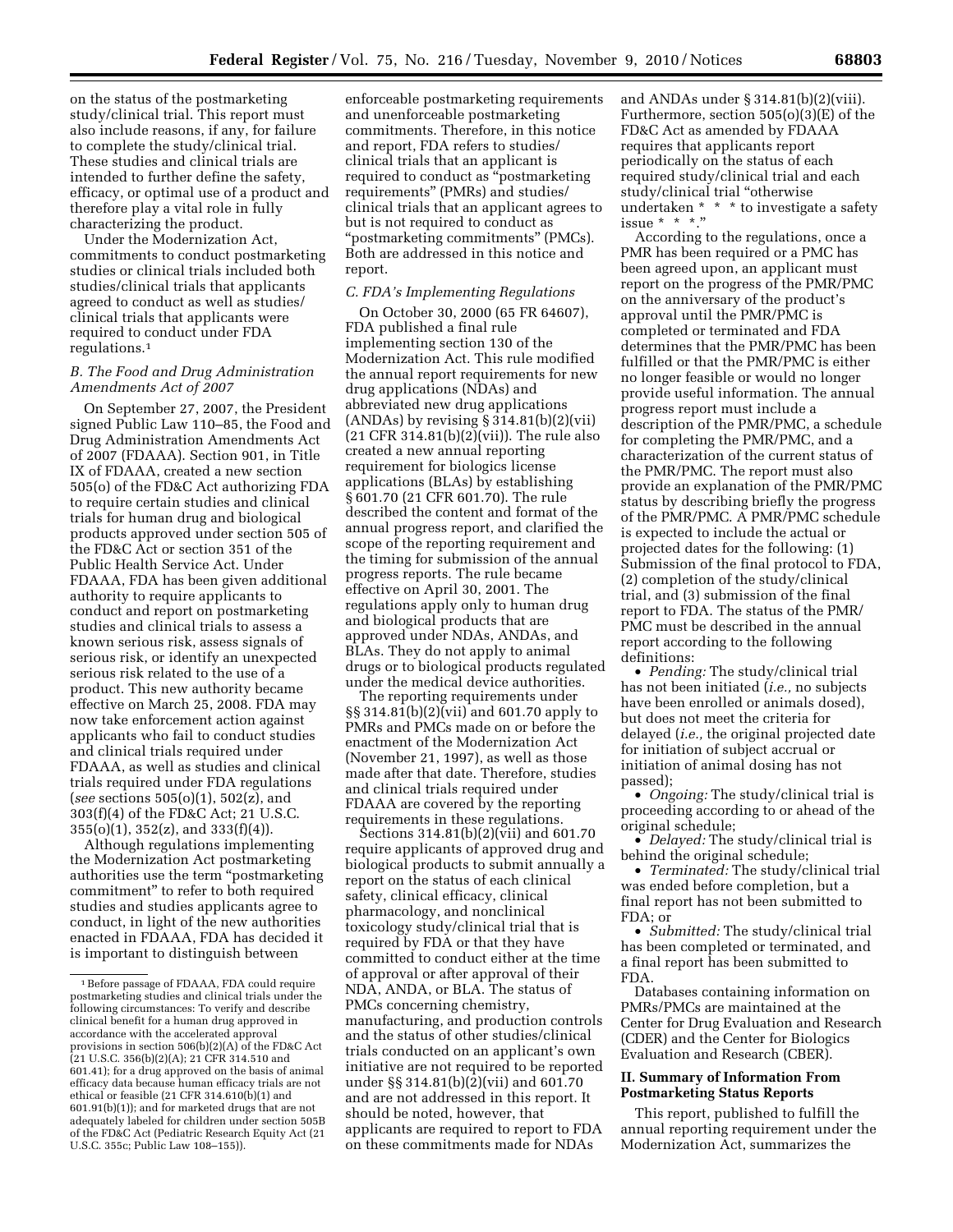status of PMRs and PMCs as of September 30, 2009. If a requirement or commitment did not have a schedule, or a postmarketing progress report was not received in the previous 12 months, the PMR/PMC is categorized according to the most recent information available to the Agency.2

Information in this report covers any PMR/PMC that was made, in writing, at the time of approval or after approval of an application or a supplement to an application, including PMRs required under FDAAA (section 505(o)(3) of the FD&C Act), PMRs required under FDA regulations (*e.g.,* PMRs required to demonstrate clinical benefit of a product following accelerated approval (see footnote 1 of this document)), and PMCs agreed to by the applicant.

Information summarized in this report includes the following: (1) The number of applicants with open (uncompleted) PMRs/PMCs, (2) the number of open PMRs/PMCs, (3) the status of open PMRs/PMCs as reported in § 314.81(b)(2)(vii) or § 601.70 annual reports, (4) the status of concluded PMRs/PMCs as determined by FDA, and (5) the number of applications with open PMRs/PMCs for which applicants did not submit an annual report within 60 days of the anniversary date of U.S. approval.

Additional information about PMRs/ PMCs submitted by applicants to CDER and CBER is provided on FDA's Web site at *[http://www.fda.gov/Drugs/](http://www.fda.gov/Drugs/GuidanceComplianceRegulatoryInformation/Post-marketingPhaseIVCommitments/default.htm) [GuidanceComplianceRegulatory](http://www.fda.gov/Drugs/GuidanceComplianceRegulatoryInformation/Post-marketingPhaseIVCommitments/default.htm) [Information/Post-marketingPhase](http://www.fda.gov/Drugs/GuidanceComplianceRegulatoryInformation/Post-marketingPhaseIVCommitments/default.htm) [IVCommitments/default.htm.](http://www.fda.gov/Drugs/GuidanceComplianceRegulatoryInformation/Post-marketingPhaseIVCommitments/default.htm)* Neither the Web site nor this notice include information about PMCs concerning chemistry, manufacturing, and controls. It is FDA policy not to post information on the Web site until it has been reviewed for accuracy. Numbers published in this notice cannot be compared with the numbers resulting from searches of the Web site because this notice incorporates totals for all PMRs/PMCs in FDA databases, including PMRs/PMCs undergoing review for accuracy. In addition, the report in this notice will be updated annually while the Web site is updated quarterly (*i.e.,* in January, April, July, and October).

Many applicants have more than one approved product and for many products there is more than one PMR or PMC. Specifically, there were 163 unique applicants with 242 NDAs/ ANDAs that had open PMRs/PMCs.

There were 59 unique applicants with 91 BLAs that had open PMRs/PMCs.

Annual status reports are required to be submitted for each open PMR/PMC within 60 days of the anniversary date of U.S. approval of the original application. In fiscal year 2009 (FY09), 25 percent (48/193) of NDA/ANDA and 34 percent (31/91) of BLA annual status reports were not submitted within 60 days of the anniversary date of U.S. approval of the original application. Of the annual status reports due but not submitted on time, 100 percent of the NDA/ANDA and 45 percent (14/31) of the BLA reports were submitted before the close of FY09 (September 30, 2009).

Most PMRs are progressing on schedule (91.5 percent for NDAs/ ANDAs; 92 percent for BLAs). Most PMCs are also progressing on schedule (89 percent for NDAs/ANDAs; 75 percent for BLAs). Most of the PMCs that are currently listed in the database were developed before the postmarketing requirements section of FDAAA took effect.3

#### **III. About This Report**

This report provides six separate summary tables. The tables distinguish between PMRs and PMCs and between on-schedule and off-schedule PMRs and PMCs according to the original schedule milestones. On-schedule PMRs/PMCs are categorized as pending, ongoing, or submitted. Off-schedule PMRs/PMCs that have missed one of the original milestone dates are categorized as delayed or terminated. The tables include data as of September 30, 2009.

Table 1 of this document provides an overall summary of the data on all PMRs and PMCs. Tables 2 and 3 of this document provide detail on PMRs. Table 2 provides additional detail on the status of on-schedule PMRs.

Table 1 shows that most PMRs (91.5 percent for NDAs/ANDAs and 92 percent for BLAs) and most PMCs (89 percent for NDAs/ANDAs and 75 percent for BLAs) are on schedule. Overall, of the PMRs that are pending (*i.e.,* have not been initiated), 83 percent were created within the past 3 years. Table 2 shows that 62 percent of pending PMRs for drug and biological products are in response to the Pediatric Research and Equity Act (PREA), under which FDA requires sponsors to study new drugs, when appropriate, for pediatric populations. Under section

505B(a)(3) of the FD&C Act, the initiation of these studies generally is deferred until required safety information from other studies has first been submitted and reviewed. PMRs for products approved under the animal efficacy rule (21 CFR 314.600 for drugs; 21 CFR 601.90 for biological products) can be conducted only when the product is used for its indication as a counterterrorism measure. In the absence of a public health emergency, these studies/clinical trials will remain pending indefinitely. The next largest category of pending PMRs for drug and biological products (35 percent) comprises those studies/clinical trials required by FDA under FDAAA, which became effective on March 25, 2008.

Table 3 provides additional detail on the status of off-schedule PMRs. The majority of off-schedule PMRs (which account for 8.5 percent of the total for NDAs/ANDAs and 9 percent for BLAs) are delayed according to the original schedule milestones (94 percent (31/33) for NDAs/ANDAs; 88 percent (7⁄8) for BLAs). In certain situations, the original schedules may have been adjusted for unanticipated delays in the progress of the study/clinical trial (*e.g.,* difficulties with subject enrollment in a trial for a marketed drug or need for additional time to analyze results). In this report, study/clinical trial status reflects the status in relation to the original study/ clinical trial schedule regardless of whether FDA has acknowledged that additional time may be required to complete the study/clinical trial.

Tables 4 and 5 of this document provide additional detail on the status of PMCs. Table 4 provides additional detail on the status of on-schedule PMCs. Pending PMCs comprise 52 percent (449/867) of the on-schedule NDA and ANDA PMCs and 34 percent (82/244) of the on-schedule BLA PMCs.

Table 5 provides additional details on the status of off-schedule PMCs. The majority of off-schedule PMCs (which account for 11 percent for NDAs/ ANDAs and 25 percent for BLAs) are delayed according to the original schedule milestones (90 percent (100/ 111) for NDAs/ANDAs; 98 percent (79/ 81) for BLAs). As noted above, this report reflects the original due dates for study/clinical trial results and does not reflect discussions between the Agency and the sponsor regarding studies/ clinical trials that may require more time for completion.

Table 6 of this document provides details about PMRs and PMCs that were concluded in the previous year. Most concluded PMRs and PMCs were fulfilled (60 percent of NDA/ANDA PMRs and 56 percent of BLA PMRs; 79

<sup>2</sup>Although the data included in this report do not include a summary of reports that sponsors have failed to file by their due date, the Agency notes that it may take appropriate regulatory action in the event reports are not filed on a timely basis.

<sup>3</sup>There are existing PMCs established before FDAAA that might meet current FDAAA standards for required safety studies/clinical trials under section 505(o)(3)(B) of the FD&C Act (21 U.S.C. 355(o)(3)(B)). Under section 505(o)(3)(c), the Agency may convert pre-existing PMCs into PMRs if it becomes aware of new safety information.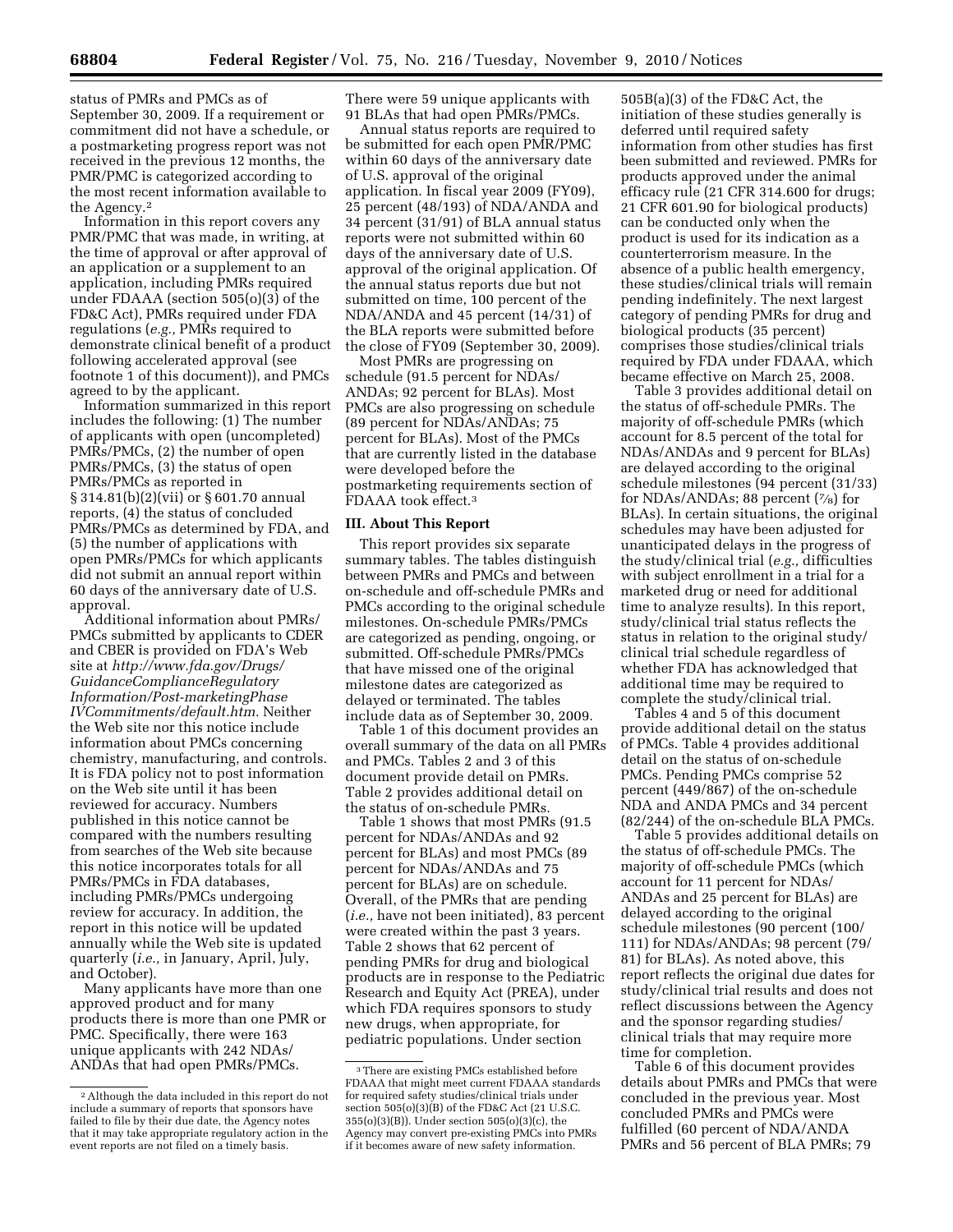percent of NDA/ANDA PMCs and 82 percent of BLA PMCs). Compared to FY08, in FY09 there has been a

significant increase in the number of concluded PMRs and the number of

concluded PMCs for drug and biological products.

# TABLE 1—SUMMARY OF POSTMARKETING REQUIREMENTS AND COMMITMENTS

[Numbers as of September 30, 2009]

| NDA/ANDA<br>(% of total PMR<br>or % of total PMC) | >BLA<br>(% of total PMR<br>or % of total PMC) <sup>1</sup> |
|---------------------------------------------------|------------------------------------------------------------|
| 405                                               | 96                                                         |
| 372 (91.5%)                                       | 88 (92%)                                                   |
| 33 (8.5%)                                         | 8(9%)                                                      |
| 978                                               | 325                                                        |
| 867 (89%)                                         | 244 (75%)                                                  |
| 111 (11%)                                         | 81 (25%)                                                   |

1On October 1, 2003, FDA completed a consolidation of certain therapeutic products formerly regulated by CBER into CDER. Consequently, CDER now reviews many BLAs. Fiscal year statistics for postmarketing requirements and commitments for BLAs reviewed by CDER are included in BLA totals in this table.

TABLE 2—SUMMARY OF ON-SCHEDULE POSTMARKETING REQUIREMENTS

| On-schedule open PMRs | NDA/ANDA<br>(% of total PMR | <b>BLA</b><br>(% of total PMR) <sup>1</sup> |
|-----------------------|-----------------------------|---------------------------------------------|
| Pending (by type):    | 6<br>185<br>85              | 26<br>$\Omega$<br>35                        |
|                       | 278 (68.5%)                 | 65 (68%)                                    |
| Ongoing:              | 16<br>23<br>0<br>19         |                                             |
| Submitted:            | 58 (14%)<br>8<br>23<br>0    | 19 (20%)<br><sup>o</sup>                    |
|                       | 36(9%)                      | 4(4%)                                       |
|                       | 372 (91.5%)                 | 88 (92%)                                    |

[Numbers as of September 30, 2009]

<sup>1</sup> See note 1 for table 1 of this document.<br><sup>2</sup> Many PREA studies have a pending status. PREA studies are usually deferred because the product is ready for approval in adults. Initiation<br>of these studies also may be defer

<sup>3</sup> PMRs for products approved under the animal efficacy rule (21 CFR 314.600 for drugs; 21 CFR 601.90 for biological products) can be conducted only when the product is used for its indication as a counterterrorism measure. In the absence of a public health emergency, these studies/clinical trials will remain pending indefinitely.

TABLE 3—SUMMARY OF OFF-SCHEDULE POSTMARKETING REQUIREMENTS

[Numbers as of September 30, 2009]

| Off-schedule open PMRs | NDA/ANDA<br>(% of total PMR) | $(%$ of total PMR) <sup>1</sup> |
|------------------------|------------------------------|---------------------------------|
| Delayed                | 3<br>28                      |                                 |
| Total                  | 31(8%)                       | 2%)                             |
| Terminateo             | 2(0.5%)                      | $1\%$                           |